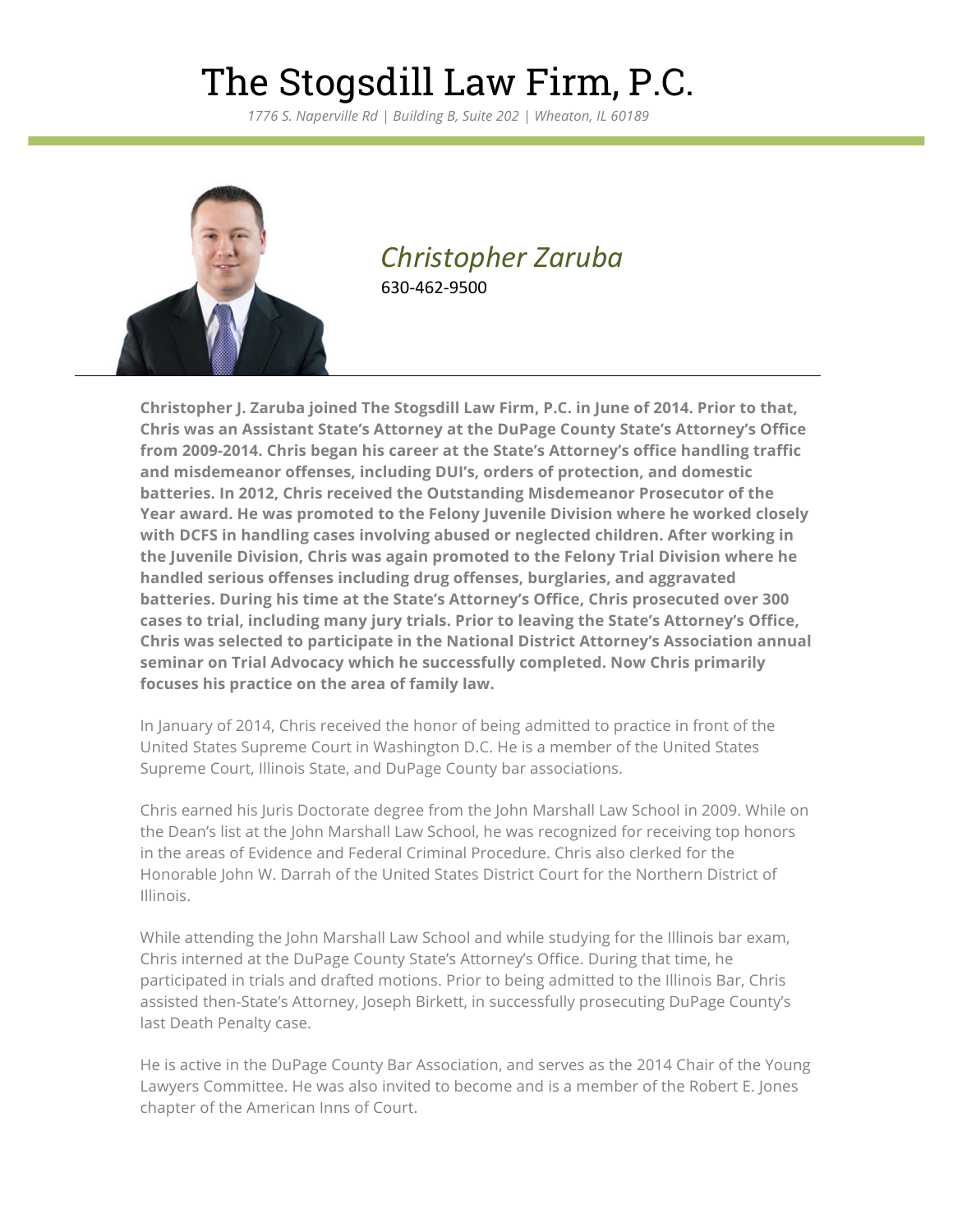# The Stogsdill Law Firm, P.C.

*1776 S. Naperville Rd | Building B, Suite 202 | Wheaton, IL 60189*

Chris earned a Bachelor of Science degree in Political Science from the University of Illinois in Champaign-Urbana. He also completed a minor in History and was recognized on the Dean's List.

In his free time, Chris has been involved in numerous successful campaigns for Republican candidates throughout the State of Illinois and DuPage County.

#### **Practice Areas:**

- Divorce
- Child Custody
- Child Support
- Collaborative Law
- Mediation
- Family Law
- Appeals

#### **Bar Admissions:**

- Illinois, 2009
- United States Supreme Court, 2009

#### **Education:**

- John Marshall School of Law, 2009
	- $\circ$  I.D.
- University of Illinois Urbana Champaign, 2006
	- o B.A., Political Science, History minor

#### **Professional Associations and Memberships:**

- DuPage County Bar Association
	- o New Lawyer Committee
		- § Chair, 2014-2015
		- § Vice Chair, 2013-2014
- Robert E. Jones AIC of DuPage County
	- o Member